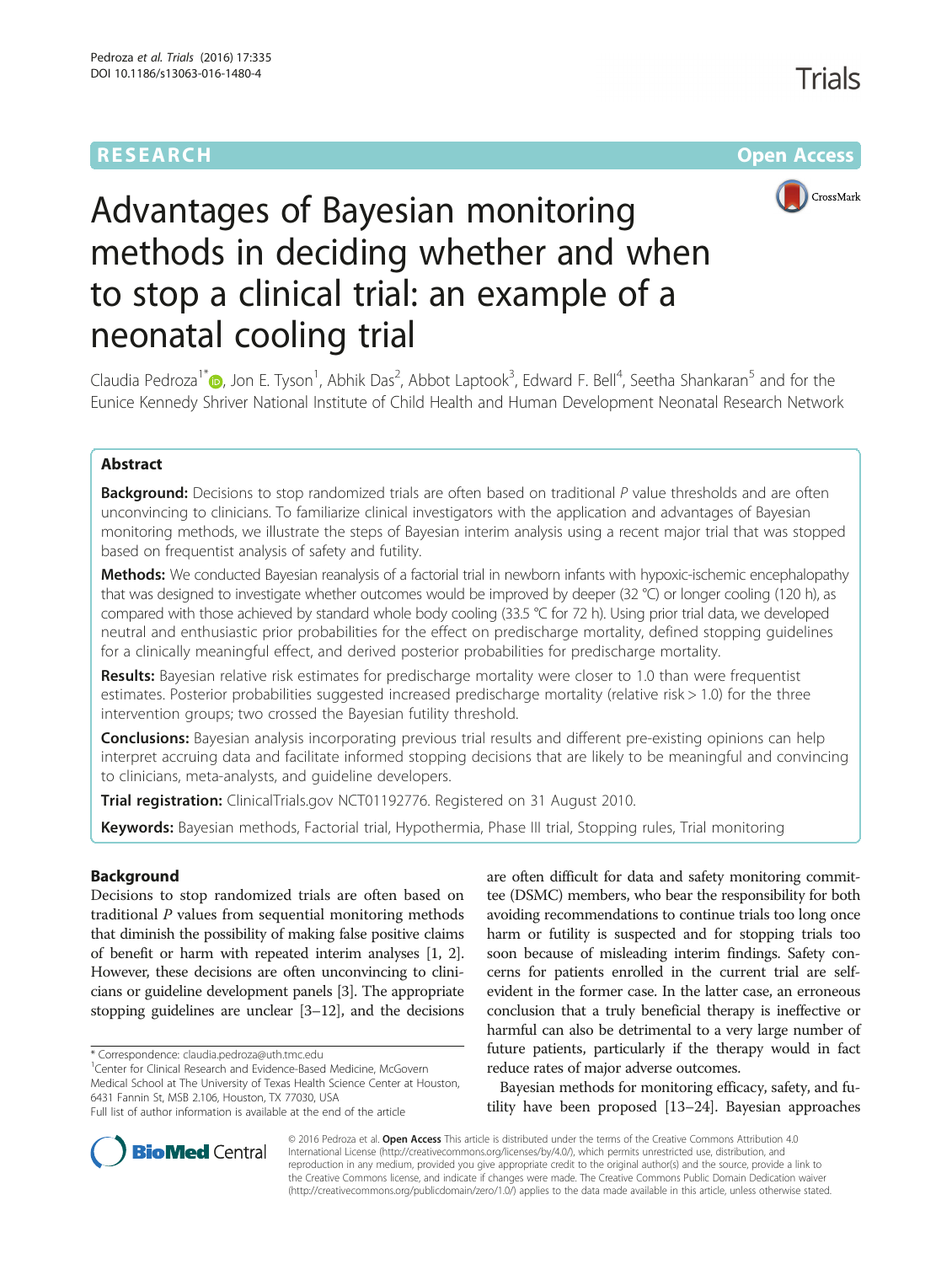have potential advantages [[25](#page-10-0)–[27\]](#page-10-0) that include incorporating the results from prior trials to better assess the likelihood of treatment benefit or harm and ensure that treatment recommendations are well justified, based on all relevant trials [[16\]](#page-10-0). Another advantage of a Bayesian approach is that uncertainty from all parameter estimates is accounted for in reported summaries, which is particularly important with sparse data [[28, 29\]](#page-10-0). For monitoring of trials, at a given interim analysis the posterior probability of the treatment effect is computed from the prior probability (referred to in this paper as "the prior") and the interim data. Then DSMCs can weigh the current evidence for benefit, harm, or futility from the posterior probability and decide whether to continue recruitment, or to pause or terminate the trial.

A Bayesian approach can also incorporate a wide range of viewpoints and indicate the magnitude of the difference between treatment groups that would be needed at the end of the trial to convince those who are skeptical, as well as those who were enthusiastic about the value of the therapy prior to the trial [[16](#page-10-0), [30](#page-10-0)]. Decisions to stop a trial early based on the best available data from all relevant trials and on the identification of clinically meaningful differences are most likely to be convincing to meta-analysts, practice guideline developers, and clinicians.

Despite these advantages, only a small percentage of Phase III trials have adopted Bayesian monitoring methods, largely due to the seemingly daunting task of specifying priors [[31](#page-10-0)], the perceived drawback of their subjective nature, computational burden [[21](#page-10-0)], and lack of familiarity with implementation and interpretation of these methods [[32](#page-10-0), [33\]](#page-10-0). The objective of this report is to illustrate the use of a Bayesian approach and its advantages in trial monitoring with a concrete example of a major randomized trial of hypothermia in neonates with hypoxic-ischemic encephalopathy [[34](#page-10-0)], a condition associated with a high risk of death or severe impairment. This trial used a frequentist monitoring plan and was stopped early for futility and safety concerns though stopping boundaries were not crossed. We present how Bayesian stopping guidelines can be specified using clinically meaningful treatment effects. We show how information from prior trials can be incorporated and utilized in addressing whether even an enthusiastic (about treatment benefit) clinician or investigator should be convinced by negative interim findings.

## Methods

#### Optimizing Cooling Trial

Therapeutic hypothermia may be considered the most important advance in decades in the treatment of newborn infants with hypoxic-ischemic encephalopathy, a condition probably resulting from severe acute hypoxia-ischemia occurring within hours before birth [\[35](#page-10-0), [36\]](#page-10-0). Whole body cooling to 33.5 °C for 72 h was shown to reduce the risk of death or neurodevelopmental impairment at 18–22 months of age by 28 % (relative risk, 0.72; 95 % confidence interval, 0.54–0.95) among term infants in a randomized trial conducted by the Eunice Kennedy Shriver National Institute of Child Health and Human Development (NICHD) Neonatal Research Network (NRN) [[37\]](#page-10-0). However, even with cooling, only 56 % of the infants survived without severe or moderate impairment, and it was postulated that refined approaches to cooling would further improve the outcome. Based on evidence from studies on animals and neonates [\[38](#page-10-0)–[42](#page-10-0)], the NRN launched a trial (Optimizing Cooling Trial) in 18 centers to assess whether the use of deeper cooling (to 32 °C), longer cooling (for 120 h), or both would further increase survival without impairment over that achieved with standard cooling [[34](#page-10-0)–[36\]](#page-10-0).

#### Study design

The Optimizing Cooling Trial utilized a  $2 \times 2$  factorial design to test depth and duration of cooling. Infants of 36 weeks gestational age or older with severe acidosis or need for resuscitation at birth with moderate or severe hypoxic-ischemic encephalopathy were randomized to four hypothermia groups: 33.5 °C for 72 h, 32.0 °C for 72 h, 33.5 °C for 120 h, or 32.0 °C for 120 h. Randomization was stratified by center and severity of hypoxic-ischemic encephalopathy (moderate or severe) with a dichotomous composite primary outcome of death or moderate or severe disability at 18–22 months of age. The sample size calculation was based on frequentist marginal analyses of the two cooling factors (comparing 33.5 °C with 32 °C and 72 h with 120 h) and assumed that there was no large interaction between duration and depth of cooling. The trial planned to enroll a total of 726 infants to detect the hypothesized relative risk (RR) of 0.73 in either factor with expected primary outcome rates of 37.5 % and 27.5 % for the two marginal groups with 80 % power and a two-sided  $\alpha$  of 0.05 (Table 1). A completed CONSORT 2010 checklist is provided in Additional file [1](#page-8-0).

Table 1 Hypothesized rates of primary outcome of death or moderate or severe impairment at 18–22 months: these rates were used for sample size calculation

|                     | Depth of cooling |         |        |
|---------------------|------------------|---------|--------|
|                     | 33.5 °C          | 32.0 °C | Margin |
| Duration of cooling |                  |         |        |
| 72 h                | 45 %             | 30%     | 37.5 % |
| 120h                | 30 %             | 25 %    | 27.5 % |
| Margin              | 37.5 %           | 27.5 %  |        |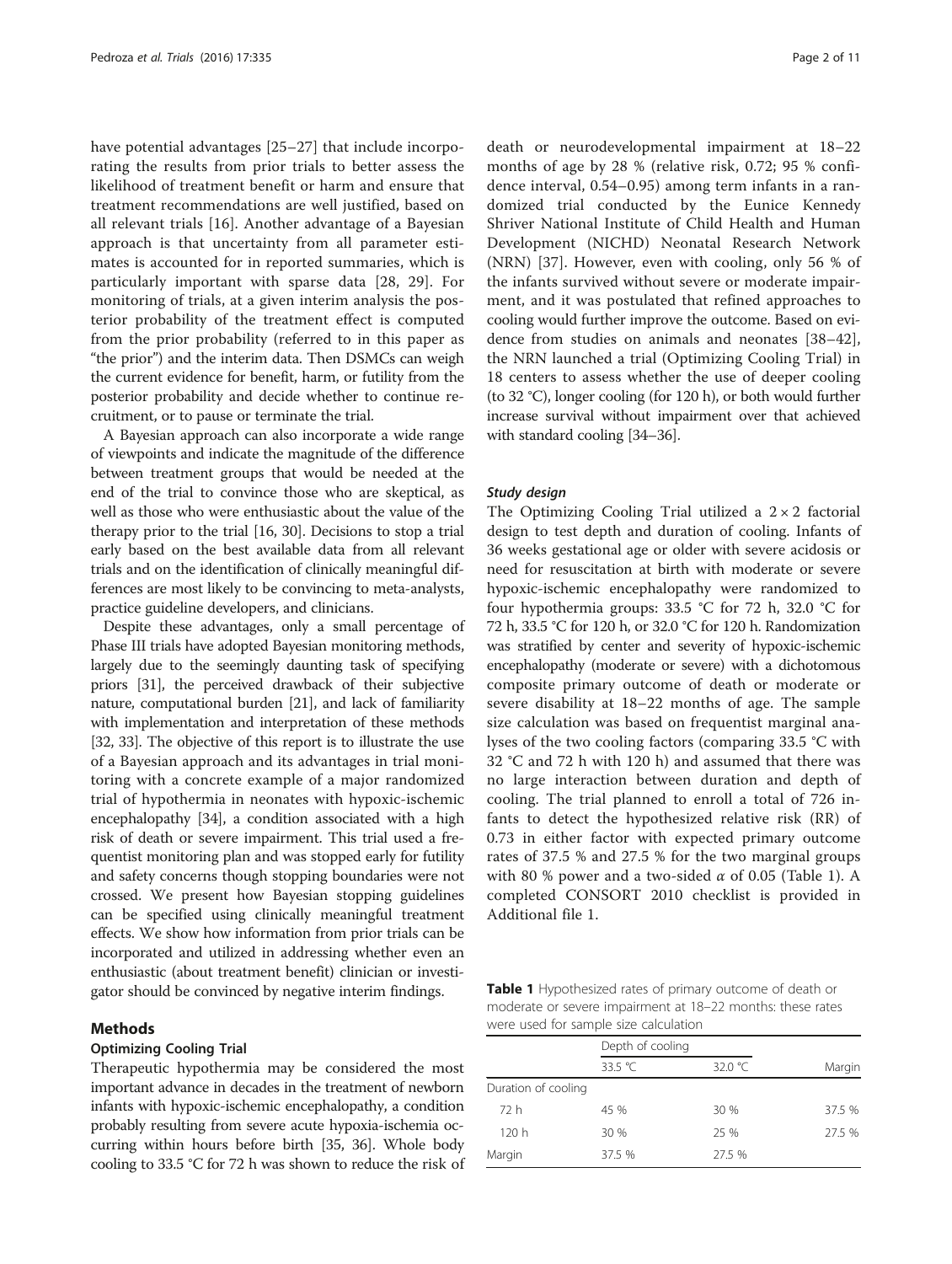### Ethical considerations

The research study was approved by the local institutional review board of the Women and Infants Hospital of Rhode Island, Case Western Reserve University, the Children's Mercy Hospital, the University of Cincinnati Medical Center, the Cincinnati Children's Hospital Medical Center, the Good Samaritan Hospital, the Duke University School of Medicine, the University of North Carolina at Chapel Hill, Emory University, Grady Memorial Hospital, Indiana University, the Nationwide Children's Hospital, RTI International, Stanford University, the University of Alabama at Birmingham Health System, the University of California—Los Angeles, the University of Iowa, Mercy Medical Center, the University of New Mexico Health Sciences Center, the University of Pennsylvania, the University of Texas Southwestern Medical Center at Dallas, the University of Texas Health Science Center at Houston, Wayne State University, the University of Michigan Medical Center, the University of Rochester Medical Center, and the University of Buffalo Women's and Children's Hospital of Buffalo. Written informed consent was obtained from a parent or guardian for each enrolled infant.

#### Trial monitoring

The trial was monitored for safety outcomes of cardiac arrhythmia, persistent acidosis, major vessel thrombosis, alteration of skin integrity, major bleeding, and death using Pocock boundaries constructed to maintain an overall  $\alpha$  of 0.05 for each outcome. Prespecified safety interim analyses were planned after the first 50 infants were enrolled and then for every 25 infants thereafter. The results of each interim analysis were reviewed by the independent DSMC. Though not specified in the study protocol, futility analyses of predischarge mortality were also performed at the request of the DSMC during the final interim check. These marginal analyses (comparing two cooling factors) were performed by calculating conditional power using the hypothesized treatment effect for the primary outcome as the alternative hypothesis.

#### Interim analysis using frequentist approaches

Enrollment started in October 2010. Following the recommendation of the DSMC, the NICHD Director stopped the trial for concerns about safety and futility on 27 November 2013, after the eighth DSMC review. A total of 364 infants had been enrolled (Additional file [2\)](#page-8-0). The observed rates of predischarge mortality are shown in Table 2. The RR (95 % confidence interval) for predischarge mortality, adjusted for level of hypoxic-ischemic encephalopathy and center, was 1.37 (0.92–2.04) for the duration of cooling comparison, and 1.24 (0.69–2.25) for the depth of cooling comparison. Although the data did not cross the stopping boundaries for safety, the

| <b>Table 2</b> Observed rates of predischarge mortality for the |  |  |
|-----------------------------------------------------------------|--|--|
| Optimizing Cooling Trial                                        |  |  |

| Depth of cooling |                     |        |
|------------------|---------------------|--------|
| 33.5 °C          | 32.0 °C             | Margin |
|                  |                     |        |
| 7 % (7/95)       | 14 % (13/90)        | 11 %   |
| 16 % (15/96)     | 17 % (14/83)        | 16 %   |
| 12%              | 16 %                |        |
|                  | Duration of cooling |        |

conditional power of 2 % for both marginal comparisons indicated a low probability of finding a statistically significant reduction in predischarge deaths were the study to continue to completion.

Data on the primary outcome of death or moderate or severe disability at 18 to 22 months were available for only a few infants and hence did not play a role in the decision to stop the trial, a reason that some observers might question this decision. Moreover, the predischarge mortality with standard cooling (7 %) in the Optimizing Cooling Trial was less than half that in a prior NRN trial (19 %) using the same eligibility criteria [\[37\]](#page-10-0)—and the mortality rates for all three experimental groups (longer cooling, deeper cooling, both) were less than 19 %. Thus, the very low mortality in the standard group might be a "random low" as in other trials when the interim findings after an equal or larger number of patients proved to be quite misleading [\[3](#page-9-0), [4,](#page-9-0) [43](#page-10-0), [44\]](#page-10-0). However, this low mortality might be partly or fully due to improvements in care or changes in the patient population between the two trials, especially considering the 7 year gap between them. Compared with cooled infants in the prior NRN trial, infants in the Optimizing Cooling Trial were less likely to have severe hypoxic-ischemic encephalopathy (23 % versus 32 %), to be intubated at birth (79 % versus 95 %), or to have seizures (29 % versus 43 %).

## What could a Bayesian monitoring approach add to an interim analysis?

In developing stopping guidelines, data from the prior NRN trial could be used in identifying what negative interim findings for predischarge mortality would be convincing to enthusiasts as well as skeptics or neutral clinicians. While no prior data exist for longer or deeper cooling, the observed proportion of predischarge mortality for the cooled group in the prior trial can inform the expected rate for the standard group in the Optimizing Cooling Trial, as well as realistic treatment effects for this outcome.

Another advantage of a Bayesian approach is that it forces investigators to consider carefully what posterior probability of benefit or harm would justify stopping the trial—an exercise that requires close collaboration between clinical investigators and biostatisticians. The appropriate stopping probability threshold should arguably be lower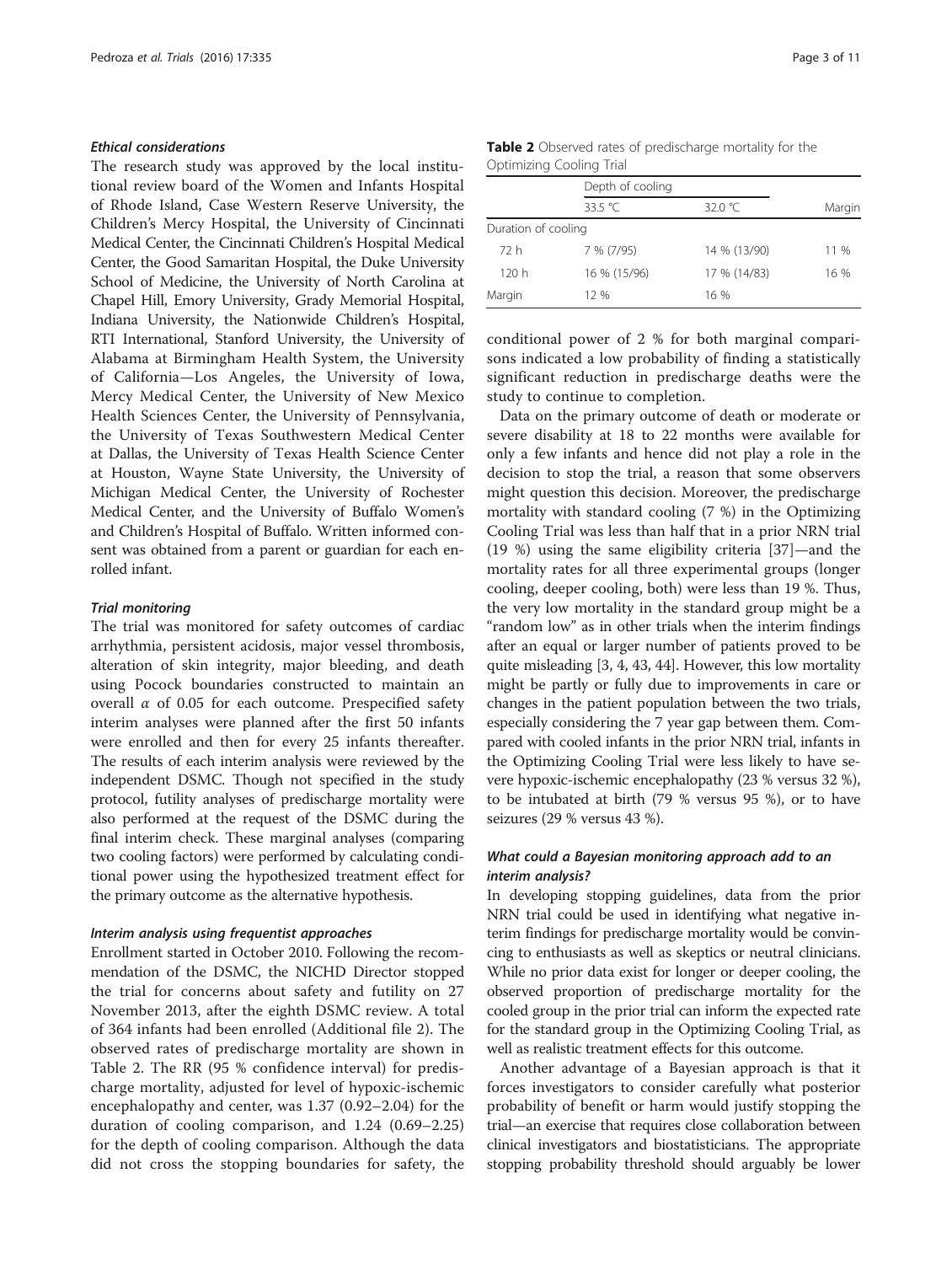for treatment harms than benefits, meaning that less evidence might be required for presence of harm than absence of benefit to stop a trial. Moreover, a particularly high probability of benefit might be required for therapies that are invasive, hazardous, or extremely expensive. Once the threshold posterior probabilities have been selected, simulations can be performed if necessary to satisfy regulatory agencies or verify acceptable frequentist characteristics (type I error, power) [[21](#page-10-0), [26](#page-10-0), [45](#page-10-0)].

While the  $P$  values required by frequentist stopping guidelines can be modified based on these considerations, this is rarely done in practice. Bayesian stopping guidelines based on these considerations may thus be more flexible as well as more easily explained and more meaningful to clinicians and developers of practice guidelines. They also have the added benefit of forcing difficult but productive upfront discussions among clinical investigators and biostatisticians that can enrich all aspects of trial design.

#### Bayesian monitoring of the Optimizing Cooling Trial

In addition to the necessary elements of an acceptable data monitoring plan [\[46\]](#page-10-0), three main components need to be specified for a Bayesian monitoring plan: (1) prior evidence (in some circumstances, expert opinion might also be considered) of treatment effect; (2) clinically important treatment effect(s) for the primary outcome and any important outcomes, including death, to be monitored; and (3) probability thresholds for stopping a trial (Table 3). We illustrate how these three components can be specified in practice using the Optimizing Cooling Trial as an example.

We performed a Bayesian reanalysis of predischarge mortality data from the 364 infants enrolled in the Optimizing Cooling Trial. We present posterior probabilities for the comparisons of the three hypothermia groups with standard cooling partly because the study protocol stated the possibility of terminating one or more groups for safety or futility and continuing the trial with the remaining groups. This approach of simultaneously monitoring all groups for futility was found to be superior to or as good as an approach that first assesses an interaction term between the interventions and then examining the main effects if no significant interaction is found [[47\]](#page-10-0). To compare with the frequentist results, we also provide posterior probabilities for the marginal comparisons of longer cooling or deeper cooling.

## Bayesian model

We used a binomial model with a log link to estimate the RR of predischarge mortality with longer cooling, deeper cooling, or both, compared with standard cooling. We included the main effects of duration and depth of cooling and the interaction term to assess its magnitude. Letting  $y_i$  be the outcome of predischarge death (1 = yes, 0 = no), the model is expressed as:

Table 3 Summary of key components of a Bayesian monitoring plan

| Component           | Specification                                                                                                                                                                                                                                                                                                                                                                                                                                                                                                                                                                                                                                            | Example                                                                                                                                                                                                                                                                                                                                                                                                                                                                                                  |
|---------------------|----------------------------------------------------------------------------------------------------------------------------------------------------------------------------------------------------------------------------------------------------------------------------------------------------------------------------------------------------------------------------------------------------------------------------------------------------------------------------------------------------------------------------------------------------------------------------------------------------------------------------------------------------------|----------------------------------------------------------------------------------------------------------------------------------------------------------------------------------------------------------------------------------------------------------------------------------------------------------------------------------------------------------------------------------------------------------------------------------------------------------------------------------------------------------|
| Prior distributions | • Previous studies on the control rate or treatment<br>effect can be used as prior information<br>• Prior beliefs about the treatment effect should be<br>elicited from experts to inform the strength of the<br>evidence needed to convince them                                                                                                                                                                                                                                                                                                                                                                                                        | Two-arm trial of Treatment A versus B (control):<br>• Evidence from three previous trials on rate of<br>outcome under treatment B: 17 %, 25 %, 30 %<br>• Evidence from two studies on treatment effect for<br>different population: RR 0.98 (95 % CI: 0.73-1.3);<br>RR 0.75 (95 % CI: 0.56-1.0)<br>Prior distributions, center (95 % Crl):<br>• Control rate: 25 % (5-55 %)<br>• Skeptical prior for treatment effect: RR 1.10 (0.7-2.0)<br>· Enthusiastic prior for treatment effect: RR 0.85 (0.5-1.0) |
|                     | Clinically important treatment effect $\cdot$ Investigators should specify how big a treatment<br>effect needs to be in order to stop a trial and<br>recommend its use or advise against it                                                                                                                                                                                                                                                                                                                                                                                                                                                              | • A relative risk reduction of 15 % or more is needed to<br>recommend treatment A, RR < 0.85<br>• An absolute increase of 2 % in safety outcome would<br>be unacceptable, $RD > 0.02$                                                                                                                                                                                                                                                                                                                    |
| Stopping thresholds | · For each type of monitoring, i.e., safety, efficacy,<br>or futility, the level of confidence to stop the trial<br>early needs to be specified<br>• For most cases, it should be based on a clinically<br>important effect<br>• Efficacy: the trial will stop early if the likelihood of<br>seeing a clinically important effect is very large, even<br>under a skeptical prior<br>• Futility: if the likelihood of a clinically important<br>effect is small even under an enthusiastic prior,<br>the trial would stop early<br>• Safety: the trial would stop if the probability of<br>increasing harm is large enough under an<br>enthusiastic prior | At any preplanned interim analysis, any of these<br>occurrences would make the DSMC consider stopping<br>the trial:<br>· Efficacy under skeptical prior:<br>Pr(RR < 0.85) > 0.99<br>• Futility under enthusiastic prior:<br>Pr(RR < 0.85) < 0.10<br>· Safety under enthusiastic prior:<br>Pr(RD > 0.02) > 0.70                                                                                                                                                                                           |

DSMC, data and safety monitoring committee, CI, confidence interval, CrI credible interval, Pr, probability, RD risk difference, RR, relative risk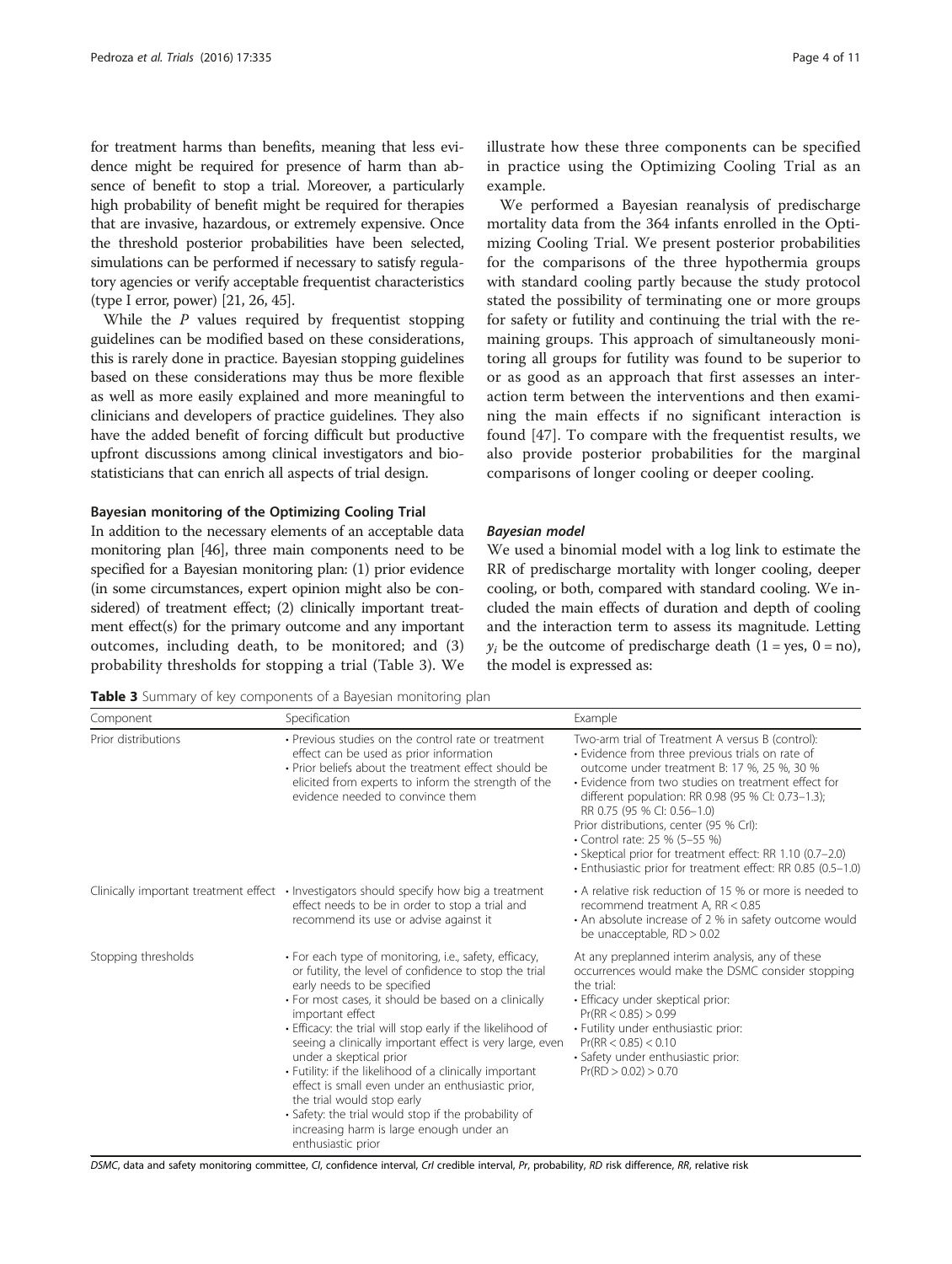$y_i$  ∼ Bernoulli $(p_i)$ ,

 $log(p_i) = \beta_0 + \beta_1$  depth<sub>i</sub> +  $\beta_2$  duration<sub>i</sub> +  $\beta_3$  depth<sub>i</sub>  $\times$  duration<sub>i</sub>,

where  $p_i$  is the probability of predischarge death for infant *i*, depth and duration are coded as 1 for 32.0  $\degree$ C and 120 h (experimental interventions) and 0 otherwise, and  $\beta$  are regression coefficients. In the log RR scale, the marginal effects of depth and duration are given by  $\beta_1 + \beta_3/2$  and  $\beta_2 + \beta_3/2$ , respectively, with negative values of  $\beta$  indicating decreased mortality.  $\beta_0$  is the log probability of predischarge death for the standard cooling group. The effects of each of the three intervention groups compared with standard cooling are  $\beta_1$  for deeper cooling given alone;  $\beta_2$  for longer cooling given alone; and  $\beta_1 + \beta_2 + \beta_3$  when both therapies are given. Thus, this model easily allows for the estimation of the marginal treatment effect of the two factors as well as individual treatment group comparisons [[48\]](#page-10-0). We did not include center or level of hypoxic-ischemic encephalopathy variables in our analysis.

While this model gives direct estimates of RRs, it is straightforward to derive estimates for other risk measures, such as absolute risk difference (RD) or its reciprocal, the number needed to treat (see Additional file [3\)](#page-8-0).

#### Prior distributions

We assumed independent normal prior distributions for the  $\beta$  regression coefficients:  $\beta_0 \sim \text{normal}(\mu_0, \tau_0^2)$ ,  $\beta_1 \sim$ normal $(\mu_1, \tau_1^2), \beta_2 \sim \text{normal}(\mu_2, \tau_2^2)$ , and  $\beta_3 \sim \text{normal}(\mu_3, \tau_3^2)$ , where the  $\mu$  and  $\tau$  are, respectively, the means and standard deviations of the distributions. We specified a set of neutral prior distributions and a set of enthusiastic priors for the two marginal interventions. With both sets of priors, we assumed an expected predischarge mortality rate of 19 % for the standard cooling group, the observed rate in the previous NRN trial. The prior for  $\beta_0$  has a mean of  $log(0.19) = -1.66$  and a standard deviation of 0.565, which increases the uncertainty observed in the previous NRN trial (0.19 in log scale) by a factor of three (to account for population differences between the two cooling trials).

#### Neutral priors

We centered the RR at 1.0 (mean of 0 in the log RR scale), indicating no *a-priori* difference between the treatments being compared, and used a 95 % credible interval (CrI; this interval is interpreted as having a 95 % probability of containing the true RR) of 0.33–3.0. While empirical evidence from Cochrane systematic reviews of neonatal studies [\[49](#page-10-0)] indicates that the great majority of observed treatment effects on mortality are in the range of 0.5–2.0, there was very little previous information on the two interventions being tested, and we broadened this interval to allow for the possibility of greater harm or benefit. The implied neutral priors for the  $\beta$  coefficients have means of  $\mu_0 = -1.66$  and  $\mu_1 = \mu_2 = \mu_3 = 0$  and standard deviations of  $\tau_0 = \tau_1 = \tau_2 = 0.565$  and  $\tau_3 = 0.14$ . The prior standard deviation for  $\beta_3$  indicates an *a-priori* probability of 0.025 of a qualitative interaction between longer and deeper cooling (meaning that the effect of longer cooling on the outcome changes direction in the presence or absence of deeper cooling). This corresponds to specifying that the likelihood of reducing the relative risk by 24 % with longer and deeper cooling  $(RR = 0.76)$  is only 0.025 when the treatment effect is zero  $(RR = 1)$  in the presence of only one of the interventions (i.e.,  $Pr[\beta_3 < log(0.76)|\beta_1, \beta_2 = 0] = 0.025$ ) [[50](#page-10-0)]. For sensitivity analysis, we set  $\tau_3 = 0.408$ , which corresponds to a 0.25 a-priori probability of a qualitative interaction [\[48\]](#page-10-0).

#### Enthusiastic priors

Predischarge death rates with cooling were available only from the prior multicenter NRN trial. Based largely on this trial, we chose to center the enthusiastic priors at a treatment effect half the size of the hypothesized reductions for the primary outcome (death or impairment at 18–22 months). We used the same standard deviations as for the neutral prior. For the two marginal effects, we centered the prior at a RR of 0.85 (assumed rates of 16 % for longer cooling or deeper cooling and 19 % for standard cooling). The implied priors for the  $\beta$  coefficients have means  $\mu_0 = -1.66$ ,  $\mu_1 = \mu_2 = -0.1625$ , and  $\mu_3$  = 0. The prior for  $\beta_3$  is again centered at 0, since there is no prior expectation of an interaction, with a small *a-priori* probability (0.025) of a qualitative interaction between longer and deeper cooling.

Implied priors for the marginal comparisons and for the three cooling groups compared with standard cooling are shown in Figs. [1](#page-5-0) and [2,](#page-6-0) respectively.

#### Interim monitoring for futility

We defined a futility stopping guideline for predischarge mortality based on a clinically meaningful treatment effect size [\[22](#page-10-0), [24\]](#page-10-0). If the posterior probability of this clinically meaningful mortality reduction dropped below a prespecified threshold, the DSMC would consider terminating the trial. Suppose the investigators had decided when designing the trial that the interventions had to reduce predischarge mortality by 10 % or more, meaning a RR < 0.90 (or an absolute RD of 2 %). If the probability of one of the cooling groups reducing predischarge mortality by at least 10 % fell below 0.10,

 $Pr(RR < 0.90)$ Interim data $) < 0.10$ ;

the cooling group would be stopped for futility. If all groups met this threshold, the trial would be stopped.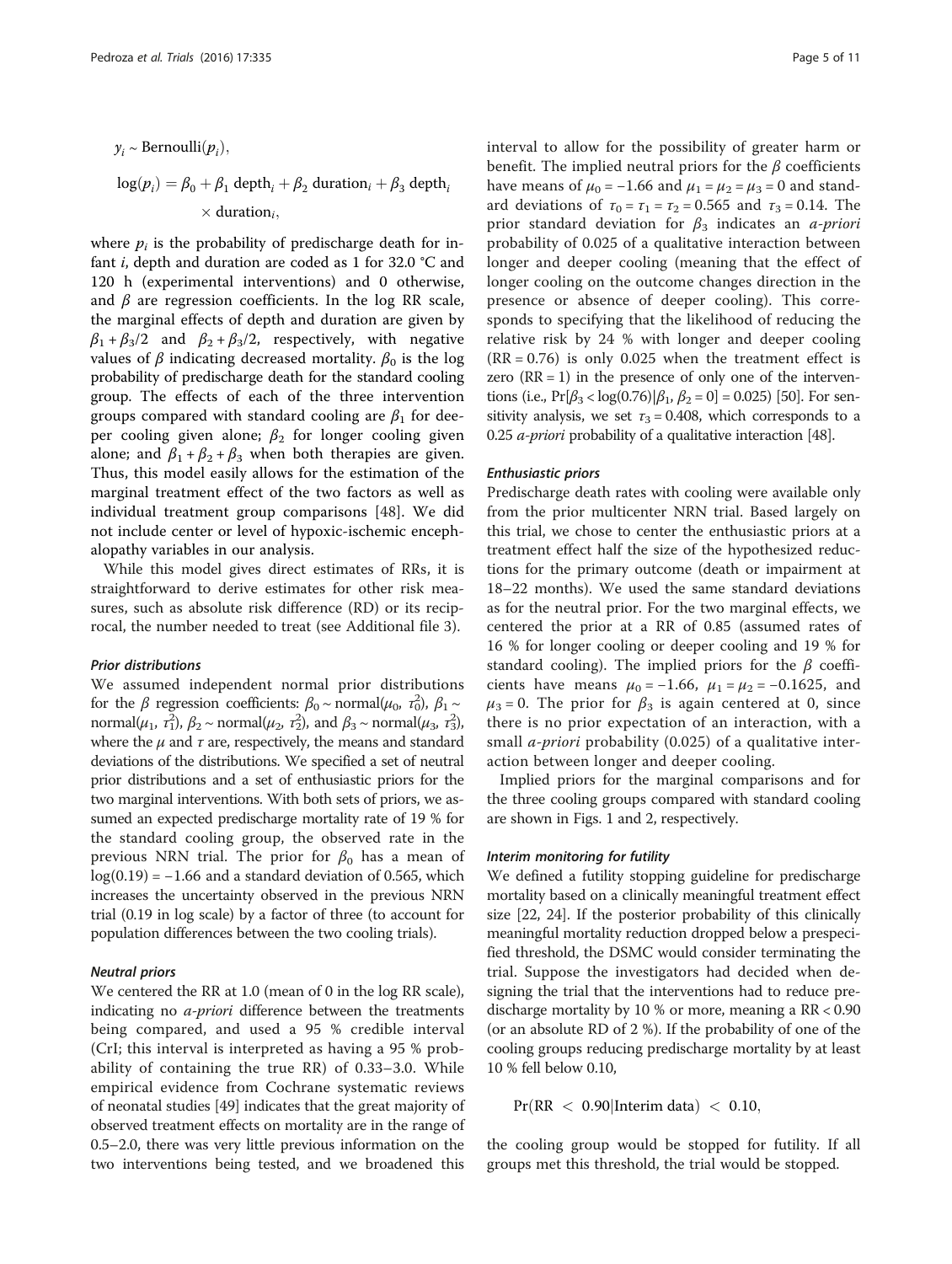<span id="page-5-0"></span>

Suppose that instead of a reduction in RR, the trial investigators were interested in an absolute RD, defined as  $p_{\text{control}} - p_{\text{treatment}}$  of at least 1 %. While a 1 % absolute difference in mortality has been considered a small effect in neonatal trials, differences of this magnitude for death or for composite outcomes of death or major cardiovascular events have been considered sufficiently important to justify treatment recommendations from adult trials [[51](#page-10-0)–[55](#page-10-0)]. With the number of disability free life years at stake in a neonatal trial, a 1 % difference in mortality or death or disability would likewise be important. The stopping guideline was that a hypothermia group would be stopped for futility if the probability of a RD of 1 % or more fell below 0.10,

 $Pr(RD > 0.01$ |Interim data $) < 0.10$ .

#### Interim monitoring for safety

As another example of what the investigators might have selected as a stopping guideline in designing the trial, enrollment in any intervention group could be stopped if the probability of a 5 % absolute increase in mortality (the RD being less than negative 5 %) were 50 % or greater,

 $Pr(RD < -0.05$ |Interim data $) > 0.50$ .

Acceptable operating characteristics would need to be verified before using these thresholds [[26](#page-10-0)].

## Implementation details

All models were fitted via Markov chain Monte Carlo (MCMC) methods, since the posterior distribution of the parameters is not in closed form [[56](#page-10-0)]. We constrained all  $p_i$  < 1 in the models. All analyses were conducted using WinBUGS 1.4.3 [\[57](#page-10-0)]. For each model, we used three MCMC chains, each with 40,000 iterations, in addition to an initial burn-in of 4,000 chains. We examined trace plots of all the parameters to monitor convergence and calculated the Gelman–Rubin diagnostic  $\hat{R}$ . Additional file [3](#page-8-0) gives the sample code for fitting this log binomial model in WinBUGS, and shows how to calculate RRs and RDs from the model parameters for both the two-factor marginal comparisons and the three intervention groups.

#### **Results**

For all models, trace plots showed good mixing of the 3 MCMC chains and the  $\ddot{R}$  < 1.01 for all parameters, indicating convergence.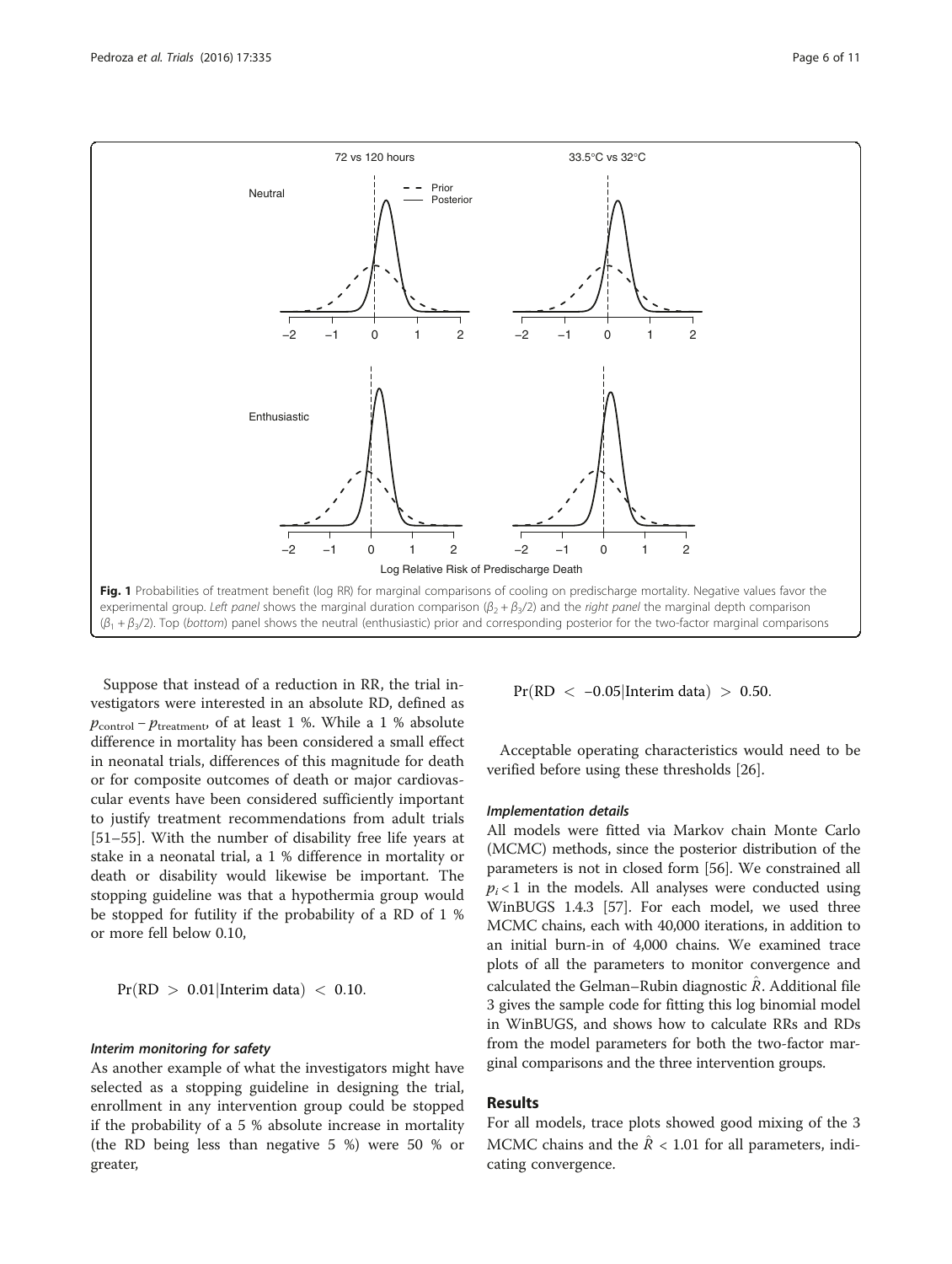<span id="page-6-0"></span>

## Marginal comparisons of longer cooling and deeper cooling

Under neutral priors, the posterior distribution of the RR for longer cooling has a median of 1.30, (95 % CrI, 0.82–2.04) and an 87 % probability of increased predischarge mortality with longer duration (Fig. [1,](#page-5-0) top left panel). Deeper cooling has an 81 % posterior probability of increased predischarge death compared with standard cooling (RR: posterior median, 1.22; 95 % CrI, 0.77–1.87; Fig. [1](#page-5-0)). The likelihood of the RR < 0.90 given the interim trial data is 6 % and 9 % for longer cooling and deeper cooling, respectively, which are below the 10 % futility stopping threshold. Using the risk difference for monitoring, the probability of a  $RD > 1$  % (indicating reduced mortality of 1 % or more with intervention) is 12 % for deeper cooling and 8 % for longer cooling, and longer cooling would be stopped.

Figure [1](#page-5-0) (bottom panels) shows the posterior distributions calculated from the enthusiastic priors. The posterior median for the RR for duration of cooling is 1.27  $(95 % CrI, 0.81–2.01)$  with 84 % posterior probability of increased predischarge death with longer cooling. Compared with standard cooling, deeper cooling has 76 % probability of increased predischarge mortality (RR: posterior median, 1.18; 95 % CrI, 0.74–1.85). The probability of a 10 % or greater reduction in predischarge mortality (RR < 0.90) is 7 % (9 % for RD >1 %) and 12 % (15 % for RD >1 %) for the duration and depth interventions. Longer cooling again crosses the futility stopping threshold.

## Posterior distributions for three intervention group comparisons

Table [4](#page-7-0) and Fig. 2 give posterior summaries for the RRs of the three cooling groups (longer cooling, deeper cooling, both) compared with standard cooling. The posterior medians for all three groups are above 1.0, indicating increased mortality compared with standard cooling under both neutral and enthusiastic priors. Under the neutral prior, the probability of any reduced mortality is small for the 32 °C for the 120 h group. However, an enthusiastic prior gives a 25 % probability of reduced mortality for the 32 °C for 72 h group. The probabilities of treatment benefit of the three experimental groups achieving a clinically meaningful value of RR < 0.90 are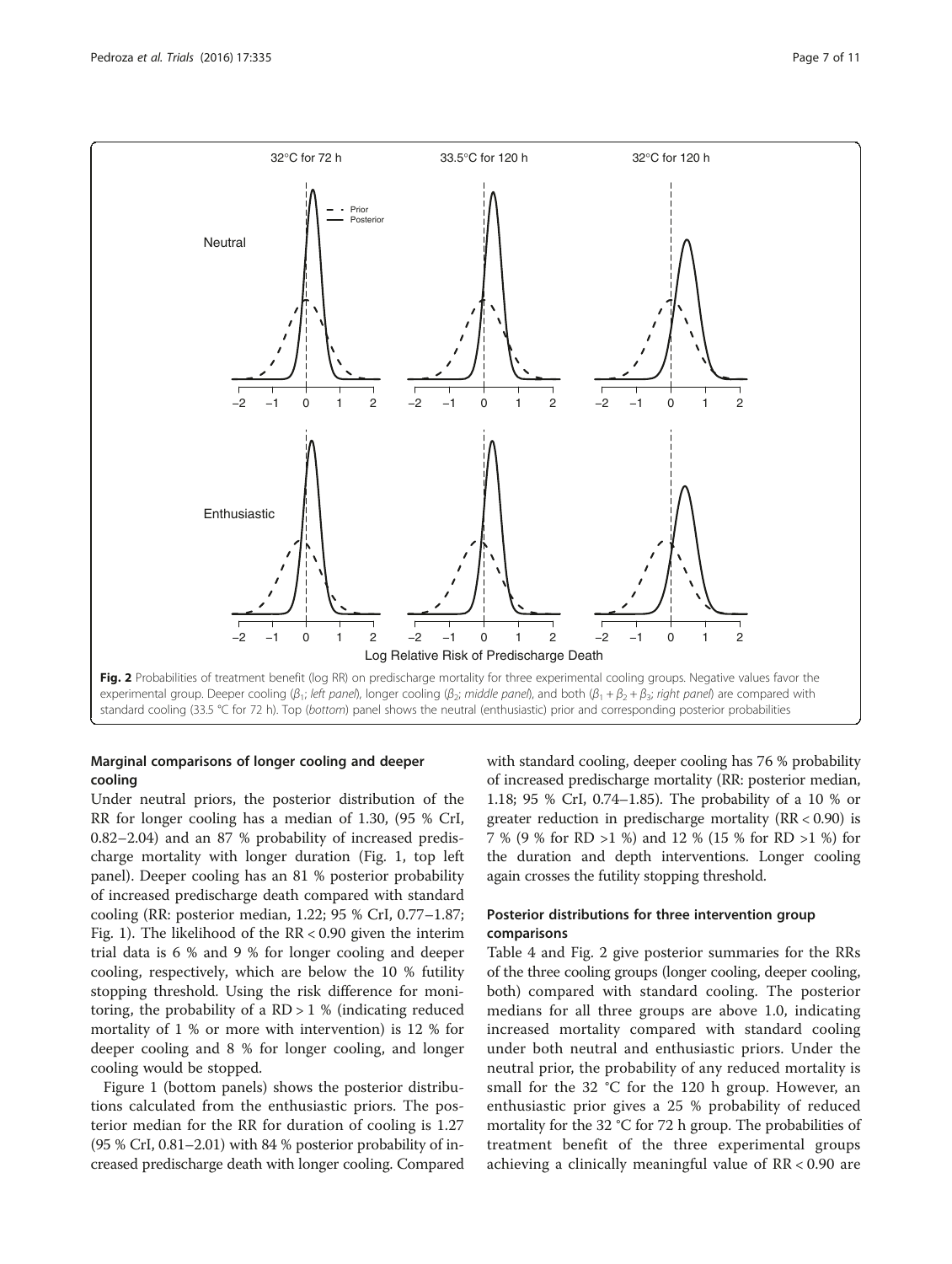| Page 8 of |  |
|-----------|--|
|-----------|--|

|                   | RR posterior median<br>(95 % credible interval) |                     | Evidence of any benefit<br>Pr(RR < 1.0) |              | Futility monitoring<br>Pr(RR < 0.90) |              |
|-------------------|-------------------------------------------------|---------------------|-----------------------------------------|--------------|--------------------------------------|--------------|
|                   | Neutral                                         | <b>Enthusiastic</b> | Neutral                                 | Enthusiastic | Neutral                              | Enthusiastic |
| 32.0 °C for 72 h  | $1.23(0.76 - 1.92)$                             | $1.19(0.74 - 1.87)$ | 20 %                                    | 25 %         | 10 %                                 | 13 %         |
| 33.5 °C for 120 h | 1.31 (0.82-2.09)                                | 1.27 (0.80-2.03)    | 13 %                                    | 16 %         | 6 %                                  | 8%           |
| 32.0 ℃ for 120 h  | 1.60 (0.82-2.97)                                | 1.50 (0.79-2.83)    | 8 %                                     | 11 %         | 4 %                                  | 6 %          |

<span id="page-7-0"></span>Table 4 Summaries of posterior probabilities of relative risk of predischarge mortality

The three experimental hypothermia groups are compared with standard cooling (33.5 °C for 72 h) under a neutral and enthusiastic prior. RR values less than 1.0 favor experimental groups

PR probability, RR relative risk

13 %, 8 %, and 6 % under an enthusiastic prior and somewhat smaller under the neutral prior. Applying the same futility criterion as for the marginal interventions, only the 32 °C for 72 h group would not meet the stopping threshold under the enthusiastic prior. Similarly, using the futility stopping guideline based on a minimum RD of 1 %, the 33.5 °C for 120 h and 32 °C for 120 h groups would be stopped with the interim data (Table 5). Finally, only the 32 °C for 120 h group crosses the safety stopping threshold for predischarge death.

Sensitivity analyses using a larger standard deviation for the prior distribution of the interaction term resulted in similar posterior probabilities (not shown) with no differences in the crossing of stopping thresholds.

## **Discussion**

The use of the best available prior information is one of the main advantages of the Bayesian approach, as it allows for formal evaluation of all available evidence. While no prior data exist for longer or deeper cooling, we explain how the data from a prior NRN trial of standard cooling [[37](#page-10-0)] could be used to identify what negative interim findings for predischarge mortality should be convincing to enthusiasts as well as skeptics or neutral clinicians. The Bayesian analyses presented here incorporated this information into the prior probabilities while excluding large treatment effects, which are almost never observed with clinical interventions [\[58](#page-10-0), [59](#page-10-0)]. The resulting posterior estimates of the RR being closer to 1.0 than the unadjusted frequentist estimates (e.g., 1.30 versus 1.50 for duration of cooling) even under a neutral prior.

These Bayesian interim analyses illustrate how the Bayesian approach can be used by DSMCs to evaluate the "totality of available evidence" [\[60\]](#page-10-0) when deciding whether to stop a trial early. By using enthusiastic priors, a DSMC can judge whether the current evidence should be sufficient to convince an investigator with a strong prior belief in treatment benefit that there is little chance of benefit from the intervention. Under our proposed priors and stopping guidelines based on RRs and focusing on marginal comparisons, the trial data would not support the existence of treatment benefit for longer cooling but would not completely rule out the existence of a clinically important benefit (12 % probability) for deeper cooling.

We conducted a supplementary analysis using a neutral prior (centered at 0) for the intercept (and the same neutral priors for all other parameters) that essentially ignored the evidence on the rate of predischarge mortality from the previous NRN trial. The results are given in Additional file [3](#page-8-0) and show RR estimates that are further away from 1.0 (indicating less shrinking towards a null effect). Under this prior, all three experimental groups cross the futility stopping threshold. Other priors not presented here, such as a skeptical prior (centered at  $RR > 1$ ) or robust priors (e.g., Student's t distributions) for sensitivity analyses, could also be presented to give DSMC members and investigators a complete picture of preexisting expert views of a therapy's benefits and harms. While the subjectivity of the prior is usually seen as the biggest drawback of a Bayesian approach, we see it as an advantage, since it formalizes how experts with

**Table 5** Summaries of posterior probabilities of the absolute risk difference of predischarge mortality

|                   | RD posterior mean<br>(95 % credible interval) |                           | Futility monitoring<br>$Pr(RD > 0.01)^{d}$ |              | Safety monitoring<br>$Pr(RD < -0.05)^{b}$ |              |
|-------------------|-----------------------------------------------|---------------------------|--------------------------------------------|--------------|-------------------------------------------|--------------|
|                   | Neutral                                       | Enthusiastic              | Neutral                                    | Enthusiastic | Neutral                                   | Enthusiastic |
| 32.0 °C for 72 h  | $-0.02$ ( $-0.08$ , 0.03)                     | $-0.02$ ( $-0.08$ , 0.04) | 11 %                                       | 15%          | 19 %                                      | 16 %         |
| 33.5 °C for 120 h | $-0.03$ $(-0.09, 0.02)$                       | $-0.03$ $(-0.09, 0.03)$   | 8 %                                        | 9%           | 28 %                                      | 25 %         |
| 32.0 °C for 120 h | $-0.06$ ( $-0.15$ , 0.03)                     | $-0.06$ ( $-0.15$ , 0.03) | 5 %                                        | 7 %          | 61 %                                      | 54 %         |

<sup>a</sup>RD > 0.01 indicates 1 % or more reduced mortality

<sup>b</sup>RD < −0.05 indicates a 5 % or more absolute increase in mortality

The three experimental groups are compared standard cooling (33.5 °C for 72 h) under a neutral and enthusiastic prior. Positive values of RD favor the experimental groups

Pr probability, RD risk difference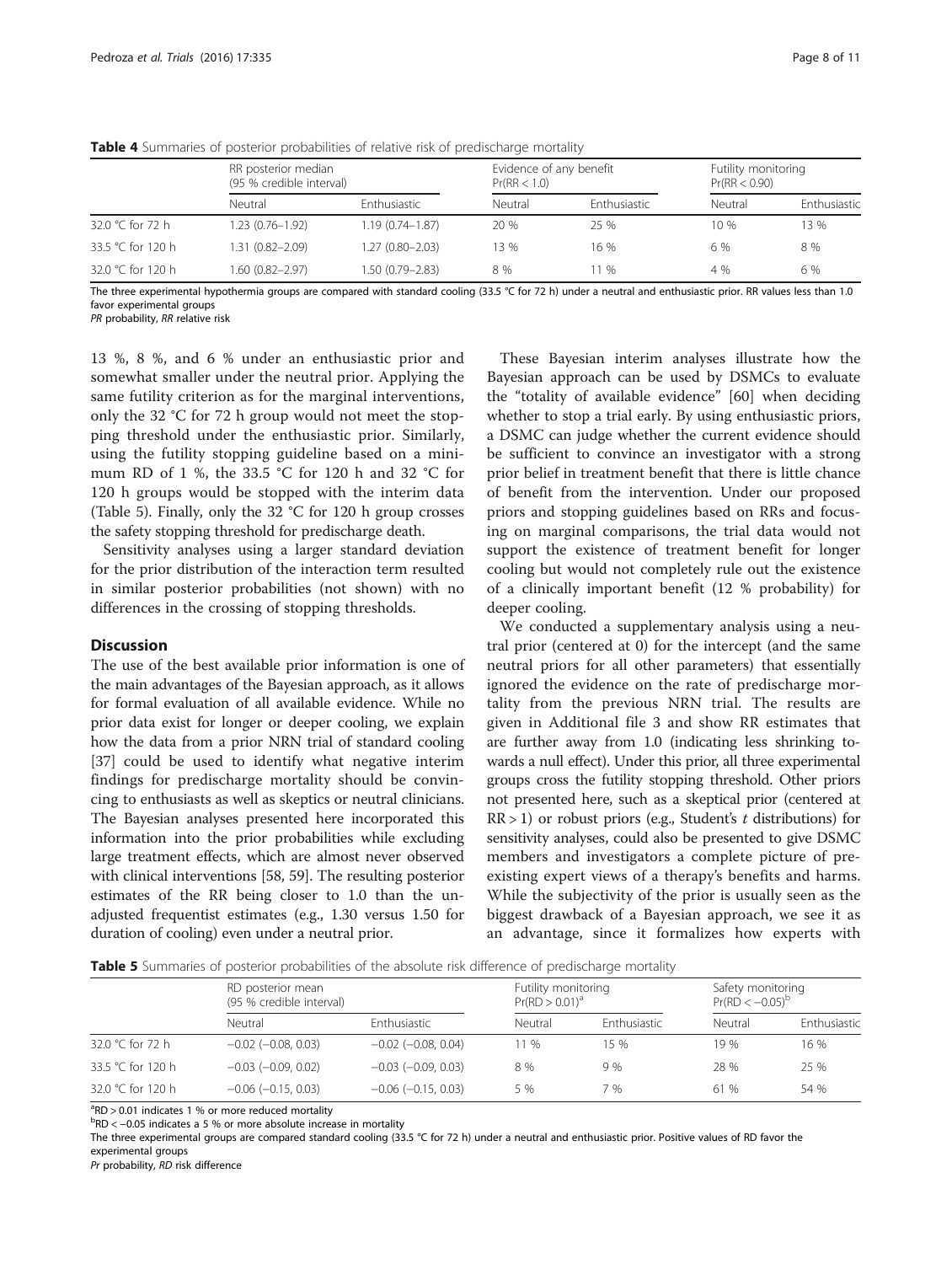<span id="page-8-0"></span>differing pre-existing opinions will view the results. A DSMC can then consider whether the results of a trial would be convincing to the whole community.

When factorial designs are used, the possibility of dropping one or two treatment groups and continuing the trial with the remaining groups should be discussed before starting the trial. Here we illustrated Bayesian monitoring for the three experimental cooling groups. The results show that the futility stopping threshold based on RRs and RDs would have been crossed for the 32.0 °C for 120 h and 33.5 °C for 120 h groups under both priors. However, the 32.0 °C for 72 h cooling group would not have crossed the threshold under either prior. Of course, different stopping thresholds would lead to different decisions. For example, if we instead used a RD of ≥5 % to monitor futility, the posterior probabilities of this treatment effect,  $Pr(RD > 0.05)$ , would be less than 2 % for all three groups, even with the enthusiastic prior. These results illustrate the need to fully explore at the planning stage the choice of priors and relevant quantities to monitor for efficacy, safety, and futility, as well as the probability thresholds for stopping the trial. All aspects of the trial design and monitoring plan can be evaluated with simulation studies (using different scenarios to represent a range of potential treatment effects) to ensure adequate type I and II errors [[26, 45](#page-10-0)]. As with frequentist monitoring rules, planned Bayesian interim analyses and stopping guidelines should be prespecified in the protocol [\[61](#page-10-0)].

A frequentist interim futility analysis using conditional power (the probability of obtaining a statistically significant benefit given current interim data) calculations led to the recommendation to stop this trial. A disadvantage of this approach is that it might put too much focus on an arbitrary level of significance [[7\]](#page-9-0) or a secondary outcome. A high probability of not showing a statistically significant benefit is not necessarily sufficient reason to stop a trial, since significance may not be needed to justify recommendation of a therapy with at least equivalent benefit that is less invasive, hazardous, more convenient, or less expensive than the comparison therapy. With the overriding importance of death and of death or disability, clinicians and their patients and families might consider a lower rate of death or of death or disability for the interventions assessed in the Optimizing Cooling Trial to justify their use, even if the differences did not reach statistical significance.

A Bayesian futility monitoring plan could alternatively use the predictive probability of a successful trial at the end of planned enrollment. This predictive probability is analogous to the frequentist conditional power but accounts for the uncertainty of the current parameter values rather than assuming fixed values. However, we would argue that it suffers from the same limitations as

conditional power. Although as Saville et al. [[21](#page-10-0)] and Emerson et al. [[62\]](#page-10-0) point out, any stopping rule based on the posterior distribution can be converted into a stopping rule based on the predictive probability. For the Optimizing Cooling Trial, lack of primary outcome data also precluded us from adopting a predictive probability approach.

Challenges to the wider use of Bayesian monitoring methods include the perceived subjectivity of this approach, the difficulty of eliciting priors from investigators and previous studies, computational complexities, and reluctance from funding agencies and journals to embrace Bayesian methods in clinical research. Statisticians and clinical investigators must collaborate to find ways of overcoming these barriers to best inform decision makers. For the Optimizing Cooling Trial, we prespecified and planned to conduct a Bayesian final analysis for the primary outcome of death or disability.

#### Conclusions

To help familiarize clinical investigators with Bayesian monitoring methods, we reanalyzed the Optimizing Cooling Trial, a neonatal trial that was stopped early for safety and futility. We incorporated information on predischarge mortality rate from a previous multicenter neonatal cooling trial into the prior distribution. When we incorporate external data and take the view of an enthusiast, two of the three intervention groups would be stopped for futility.

Bayesian analyses incorporating previous trial results and different pre-existing opinions can help interpret accruing data and facilitate informed stopping decisions likely to be meaningful and convincing to clinicians, meta-analysts, and guideline developers. Given the advantages of Bayesian trial monitoring, investigators should consider the use of Bayesian methods in Phase III clinical trials.

## Additional files

[Additional file 1:](dx.doi.org/10.1186/s13063-016-1480-4) CONSORT 2010 checklist. (PDF 677 kb) [Additional file 2:](dx.doi.org/10.1186/s13063-016-1480-4) CONSORT flow diagram. (PDF 37 kb) [Additional file 3:](dx.doi.org/10.1186/s13063-016-1480-4) Additional analysis results and sample WinBUGS code. (PDF 132 kb)

#### Abbreviations

CrI, credible interval; DSMC, data and safety monitoring committee; MCMC, Markov chain Monte Carlo; NICHD, Eunice Kennedy Shriver National Institute of Child Health and Human Development; NRN, Neonatal Research Network; RD, absolute risk difference; RR, relative risk

#### Acknowledgements

The National Institutes of Health, the Eunice Kennedy Shriver National Institute of Child Health and Human Development, and the National Center for Advancing Translational Sciences provided grant support for the Neonatal Research Network's Optimizing Cooling Trial through cooperative agreements. While NICHD staff had input into the study design, conduct, analysis, and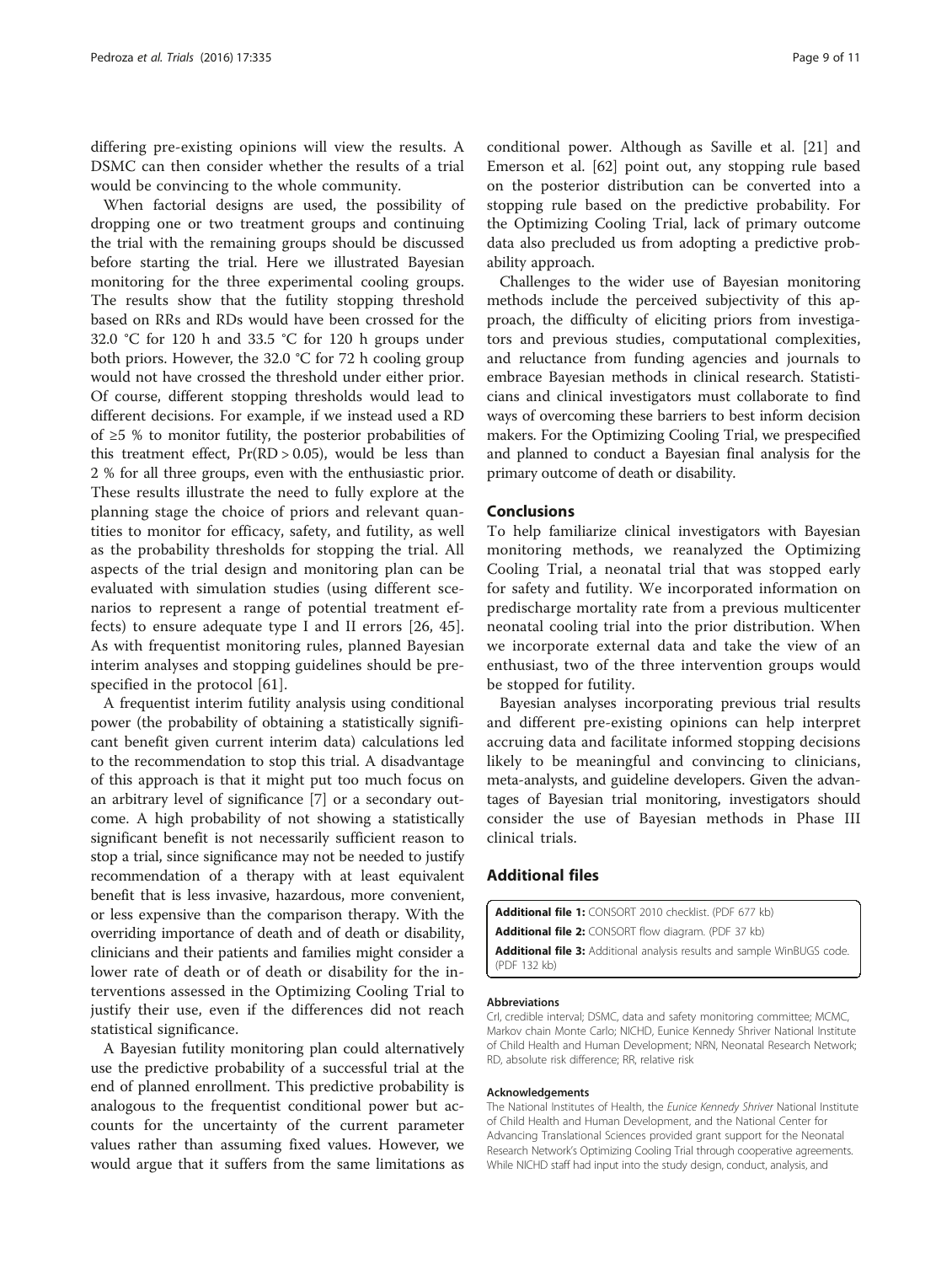<span id="page-9-0"></span>manuscript drafting, the comments and views of the authors do not necessarily represent the views of the NICHD.

We are indebted to our medical and nursing colleagues and the infants and their parents who agreed to take part in this study. The following investigators, in addition to those listed as authors, participated in this study.

NRN Steering Committee Chairs: Michael S. Caplan, MD, University of Chicago, Pritzker School of Medicine (2006–2011); Richard A. Polin, MD, Division of Neonatology, College of Physicians and Surgeons, Columbia University, (2011–present).

Alpert Medical School of Brown University and Women & Infants Hospital of Rhode Island (U10 HD27904): Martin Keszler, MD; Angelita M. Hensman, MS RNC-NIC; Elisa Vierira, RN BSN; Emilee Little, RN BSN; Birju Shah, MD; Nicholas Guerina, MD; Joseph Bliss, MD PhD; Hussnain Mirza, MD; Ross Sommers, MD.

Case Western Reserve University, Rainbow Babies & Children's Hospital (U10 HD21364, M01 RR80): Michele C. Walsh, MD MS; Anna Maria Hibbs, MD; Nancy S. Newman, RN; Bonnie S. Siner, RN; Arlene Zadell, RN.

Children's Mercy Hospital and University of Missouri Kansas City School of Medicine (U10 HD68284):William E. Truog, MD; Eugenia K. Pallotto, MD; Howard W. Kilbride, MD; Cheri Gauldin, RN BSN CCRC Anne Holmes, RN MSN MBA-HCM CCRC; Kathy Johnson, RN CCRC.

Cincinnati Children's Hospital Medical Center, University of Cincinnati Medical Center, and Good Samaritan Hospital (U10 HD27853, UL1 TR77): Kurt Schibler, MD; Suhas G. Kallapur, MD; Barbara Alexander RN; Estelle E. Fischer MHSA MBA; Teresa L. Gratton, PA; Cathy Grisby, BSN CCRC; Lenora Jackson, CRC; Jennifer Jennings, RN BSN; Kristin Kirker, CRC; Greg Muthig, BA; Sandra Wuertz, RN BSN CLC. Duke University School of Medicine, University Hospital, University of North Carolina, and Duke Regional Hospital (U10 HD40492, UL1 RR24128): C. Michael Cotten, MD MHS; Ronald N. Goldberg, MD; Joanne Finkle, RN JD; Kimberley A. Fisher, PhD FNP-BC IBCLC; Sandra Grimes, RN BSN; Matthew M. Laughon, MD MPH; Carl L. Bose, MD; Janice Bernhardt, MS RN; Cindy Clark, RN. Emory University, Children's Healthcare of Atlanta, Grady Memorial Hospital, and Emory University Hospital Midtown (U10 HD27851, UL1 TR454): Barbara J. Stoll, MD; David P. Carlton, MD; Shannon E. G. Hamrick, MD; Ellen C. Hale, RN BS CCRC; Yvonne Loggins, RN.

Eunice Kennedy Shriver National Institute of Child Health and Human Development: Rosemary D. Higgins, MD; Stephanie Wilson Archer, MA. Indiana University, Riley Hospital for Children at Indiana University Health and Methodist Hospital (U10 HD27856, UL1 TR6): Gregory M. Sokol, MD; Brenda B. Poindexter, MD MS; Leslie Dawn Wilson, BSN CCRC; Susan Gunn, NNP CCRC; Lucy Smiley, CCRC.

Nationwide Children's Hospital and The Ohio State University (U10 HD68278): Edward G. Shepherd, MD; Leif D. Nelin, MD; Sudarshan R. Jadcherla, MD; Pablo J. Sánchez, MD; Patricia A. Luzader, RN; Christine A. Fortney, PhD RN; Nehal A. Parikh, MD; Bronte Clifford; Julie Gutentag, BSN; Marissa E. Jones, RN MBA; Jodi A. Ulloa, MSN APRN NNP-BC; L. Yossef, MD; Erin Ferns; Tiffany Sharp; Jon Wispe, MD; Elizabeth Bonachea, MD; Jonathan Slaughter, MD, MPH; Louis G. Chicoine, MD; Brandon Hart, MD; Krista Haines, MD; Ish Gulati, MD; Michael Hokenson, MD; Roopali Bapat, MD; Nahla Zaghoul, MD; Ruth Seabrook, MD; Thomas Bartman, MD; Jennifer Fuller, MS RNC; Sarah McGregor, BSN RNC; Marliese Dion Nist, BSN; Tara Wolfe, BSN; Elizabeth Ann Rodgers, BSN. RTI International (U10 HD36790): Dennis Wallace, PhD; Kristin M. Zaterka-Baxter, RN BSN CCRP; Margaret Crawford, BS CCRP; Barry Eggleston, MS; Jenna Gabrio, BS CCRP; Marie G. Gantz, PhD; Scott A. McDonald, BS; Jamie E. Newman, PhD MPH; Jeanette O'Donnell Auman, BS; Carolyn M. Petrie Huitema MS CCRP. Stanford University and Lucile Packard Children's Hospital (U10 HD27880, M01 RR70, UL1 TR93): Krisa P. Van Meurs, MD; David K. Stevenson, MD; M. Bethany Ball, BS CCRC; Melinda S. Proud, RCP.

University of Alabama at Birmingham Health System and Children's Hospital of Alabama (U10 HD34216, M01 RR32): Waldemar A. Carlo, MD; Namasivayam Ambalavanan, MD; Monica V. Collins, RN BSN MaEd; Shirley S. Cosby, RN BSN. University of California—Los Angeles, Mattel Children's Hospital, Santa Monica Hospital, Los Robles Hospital and Medical Center, and Olive View Medical Center (U10 HD68270): Uday Devaskar, MD; Meena Garg, MD; Teresa Chanlaw, MPH; Rachel Geller, RN BSN.

University of Iowa and Mercy Medical Center (U10 HD53109, UL1 TR442): Dan L. Ellsbury, MD; Tarah T. Colaizy, MD MPH; Jane E. Brumbaugh, MD; Karen J. Johnson, RN BSN; Donia B. Campbell, RNC-NIC; Jacky R. Walker, RN; Jonathan M. Klein, MD; Jeffrey L. Segar, MD; John M. Dagle, MD PhD; Julie B. Lindower, MD MPH; Steven J. McElroy, MD; Glenda K. Rabe, MD; Robert D. Roghair, MD; Lauritz R. Meyer, MD; Cary R. Murphy, MD; Vipinchandra Bhavsar, MB BS.

University of New Mexico Health Sciences Center (U10 HD53089, UL1 TR41): Kristi L. Watterberg, MD; Robin K. Ohls, MD; Conra Backstrom Lacy, RN; Sandra Beauman, MSN; Carol Hartenberger, BSN MPH.

University of Pennsylvania, Hospital of the University of Pennsylvania, Pennsylvania Hospital, and Children's Hospital of Philadelphia (U10 HD68244): Barbara Schmidt, MD MSc; Haresh Kirpalani, MB MSc; Kevin C. Dysart, MD; Sara B. DeMauro, MD MSCE; Aasma S. Chaudhary, BS RRT; Soraya Abbasi, MD; Toni Mancini, RN BSN CCRC; Dara M. Cucinotta, RN.

University of Rochester Medical Center, Golisano Children's Hospital, and the State University New York at Buffalo Women's and Children's Hospital of Buffalo (U10 HD68263, UL1 TR42): Nirupama Laroia, MD; Carl T. D'Angio, MD; Ronnie Guillet, MD PhD; Satyan Lakshminrusimha, MD; Karen Wynn, NNP RN; Holly I.M. Wadkins; Anne Marie Reynolds, MD MPH; Ann Marie Scorsone, MS; Patrick Conway, MS; Michael G. Sacilowski, BS; Stephanie Guilford, BS; Ashley Williams, MS Ed.

University of Texas Southwestern Medical Center, Parkland Health & Hospital System, and Children's Medical Center Dallas (U10 HD40689, M01 RR633): Myra Wyckoff, MD; Lina F. Chalak, MD MSCS; Pablo J. Sánchez, MD; Luc P. Brion, MD; Diana M. Vasil, RNC-NIC; Lijun Chen, PhD RN; Emma Ramon, RN. University of Texas Health Science Center at Houston Medical School and Children's Memorial Hermann Hospital (U10 HD21373): Kathleen A. Kennedy, MD MPH; Amir M. Khan, MD; Georgia E. McDavid, RN; Julie Arldt-McAlister, RN BSN; Katrina Burson, RN BSN; Carmen Garcia, RN CCRP; Karen Martin, RN; Sara C. Martin, RN BSN; Shawna Rodgers, RN; Patti L. Pierce Tate, RCP; Sharon L. Wright, MT (ASCP).

Wayne State University, University of Michigan, Hutzel Women's Hospital, and Children's Hospital of Michigan (U10 HD21385): Athina Pappas, MD; John Barks, MD; Rebecca Bara, RN BSN; Mary Christensen, RT; Stephanie A. Wiggins, MS; Diane F. White, RT.

Yale University – Richard A. Ehrenkranz, MD.

#### Authors' contributions

CP and JET conceived the study. CP conducted all analyses and wrote the first draft of the paper. JET, AD, AL, EFB, and SS made critical edits to earlier drafts. All authors read and approved the final version.

#### Competing interests

The authors declare that they have no competing interests.

#### Author details

<sup>1</sup> Center for Clinical Research and Evidence-Based Medicine, McGovern Medical School at The University of Texas Health Science Center at Houston, 6431 Fannin St, MSB 2.106, Houston, TX 77030, USA. <sup>2</sup>Social, Statistical and Environmental Sciences Unit, RTI International, 6110 Executive Blvd., Suite 902, Rockville, MD 20852-3903, USA. <sup>3</sup>Department of Pediatrics, Women & Infants Hospital of Rhode Island, The Warren Alpert Medical School of Brown University, 101 Dudley Street, Providence, RI 02905, USA. <sup>4</sup> Department of Pediatrics, University of Iowa, 200 Hawkins Drive, Iowa City, IA 52240, USA. 5 Department of Pediatrics, Neonatal-Perinatal Medicine, Wayne State University, Children's Hospital of Michigan, 3901 Beaubien Blvd., 4H46, Detroit, MI 48201, USA.

#### Received: 11 October 2015 Accepted: 21 June 2016 Published online: 22 July 2016

#### References

- 1. Pocock SJ. Interim analyses for randomized clinical trials: the group sequential approach. Biometrics. 1982;38:153–62.
- 2. O'Brien PC, Fleming TR. A multiple testing procedure for clinical trials. Biometrics. 1979;35:549–56.
- 3. Guyatt GH, Briel M, Glasziou P, Bassler D, Montori VM. Problems of stopping trials early. BMJ. 2012;344, e3863.
- 4. Pocock SJ. When to stop a clinical trial. BMJ. 1992;305:235–40.
- Hughes MD, Freedman LS, Pocock SJ. The impact of stopping rules on heterogeneity of results in overviews of clinical trials. Biometrics. 1992;48:41–53.
- 6. Grant AM, Altman DG, Babiker AB, Campbell MK, Clemens FJ, Darbyshire JH, et al. Issues in data monitoring and interim analysis of trials. Health Technol Assess. 2005;9:1–238. iii–iv.
- 7. Pocock SJ. Current controversies in data monitoring for clinical trials. Clin Trials. 2006;3:513–21.